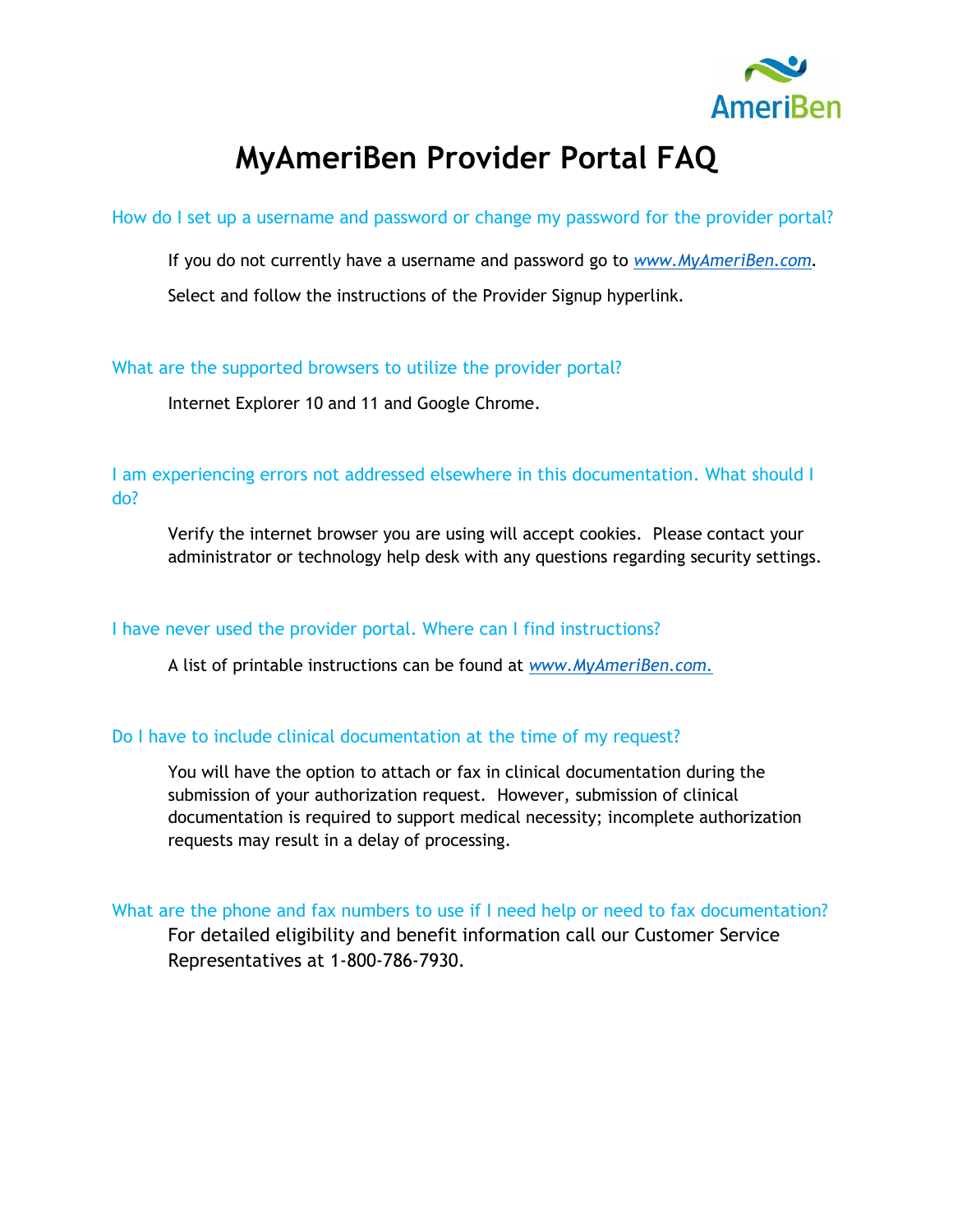

What do the following product abbreviations represent when choosing appropriate guidelines for clinical documentation?

AC: Ambulatory Care HC: Home Care ISC: Inpatient & Surgical Care RFC: Recovery Facility Care

## I am trying to access the authorization summary for a request I submitted, and keep getting a message "Authorization not found." What does this mean?

If a case is currently being worked by AmeriBen staff, you may not be able to access the Authorization Summary and will get a message "Authorization not found." Please check back at another time or contact AmeriBen Medical Management to check the status.

#### My patient needs a procedure tomorrow. Can I still use the provider portal?

If the service is to occur in the next 24 hours, please contact AmeriBen Medical Management.

## I searched and found my patient, but their information is in red. What does this mean?

If a member name appears in red on member search, they may have an eligibility termination date. Use the magnifying glass on the right side of the screen to find additional eligibility information specifics. For detailed eligibility and benefit information call our Customer Service Representatives at 1-800-786-7930.

# I have entered a retrospective review on a service already completed. Why can't I see the request I submitted?

When medical review is completed on retrospective reviews, these cases will drop from your list of submitted authorization requests and your determination will come via your EOB (Explanation of Benefits) once you submit your claim.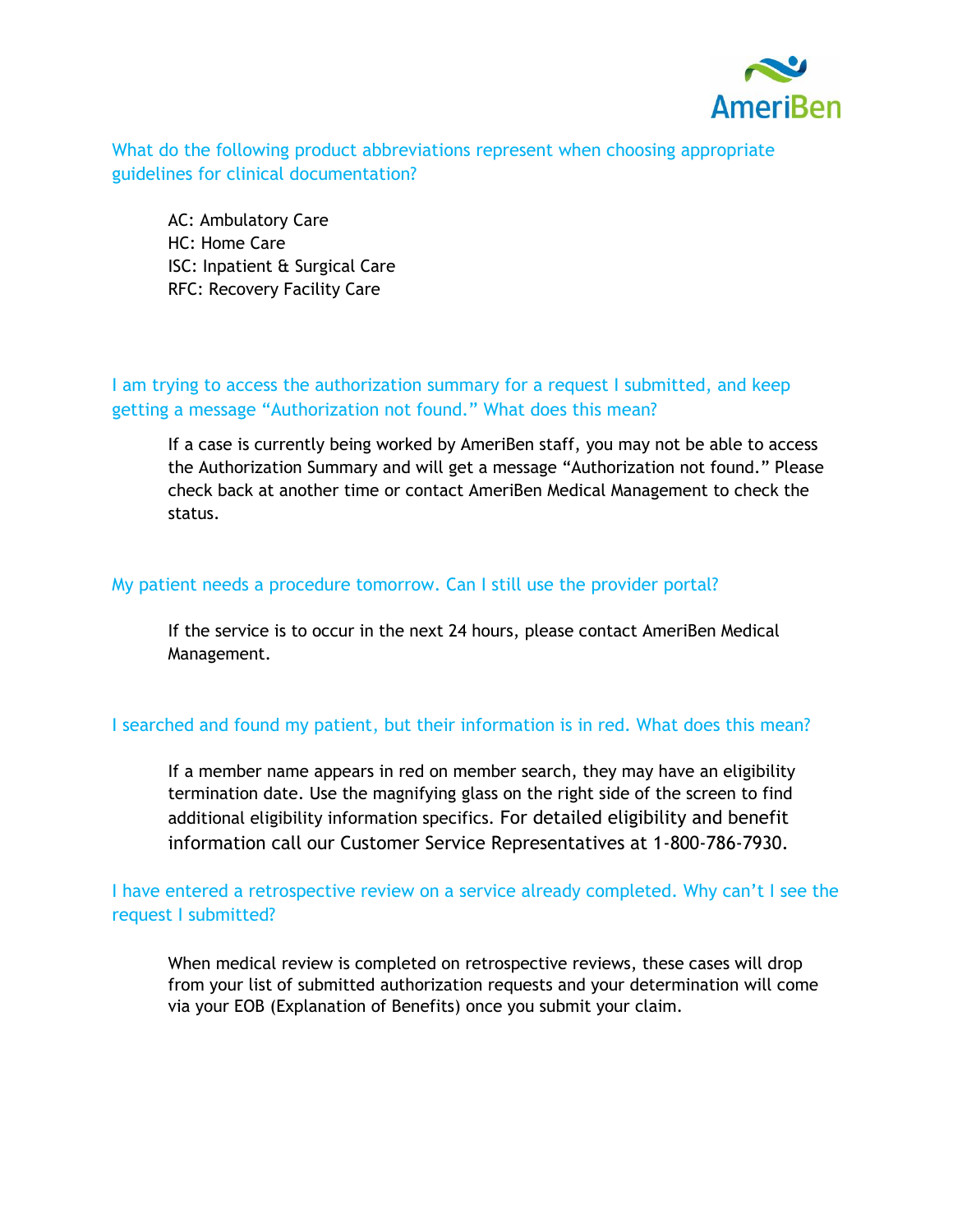

#### How do I check to see if a request has already been submitted for my patient?

When entering a request, you will need to make sure the request is not a duplicate. This can be done after selecting the appropriate member and view current requests.

#### The patient does not have a diagnosis. Can I still enter the request?

You are required to enter a diagnosis code for all requests. Chief complaint is an optional field.

# I am having difficulty entering ICD-9 and ICD-10 diagnosis codes. How can I get the codes to populate?

ICD-9 codes you are required to enter the decimal in the code (ie. 250.00). ICD-10 codes you must enter without the decimal (ie. E1122).

#### What is the purpose of the "Additional Information" box?

This information will go directly to AmeriBen Medical Management for review, so please include all pertinent information for this request including:

- 1. Point of contact individual and contact phone number.
- 2. Date span for requested outpatient services or number of days requested for inpatient stay.
- 3. If the request is for Durable Medical Equipment, please list approximate cost so determination can be made if Precertification is required. You will be able to attach or fax clinical documentation in a later step.

# I completed steps one and two in the authorization request submission, but need to make a change. What do I do?

Once you complete *Step 1: Select a member and classification* and *Step 2: Complete detail fields* in the authorization request submission, you are able to go back and make changes. However, once you have submitted the authorization request and are taken to Step 3: Document Medical Necessity, you can no longer make changes.

If you need to cancel your request or make changes, please contact AmeriBen Medical Management to void and cancel your request.

#### How do I cancel a request?

If you need to cancel your request or make changes, please contact AmeriBen Medical Management to void and cancel your request.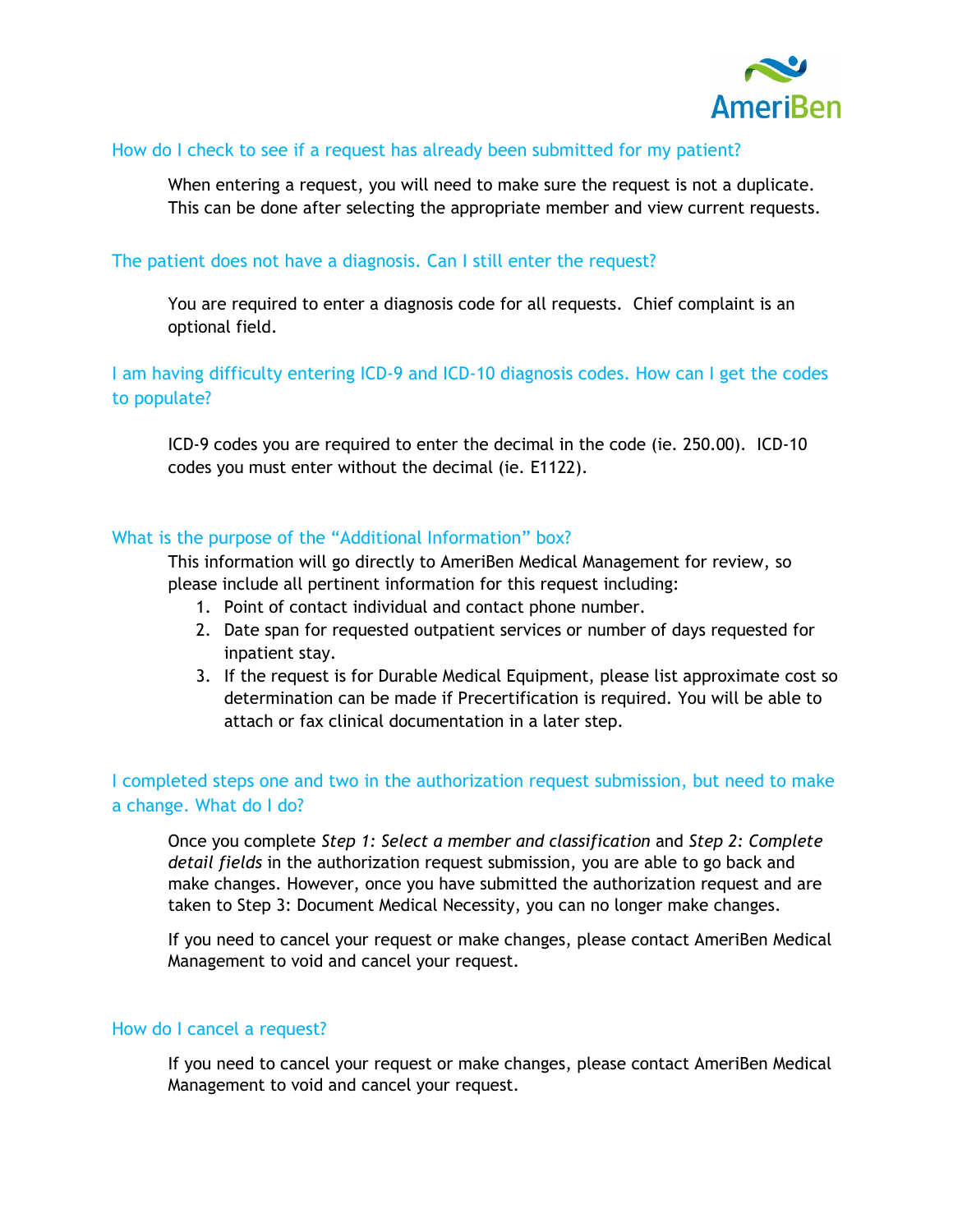

#### I have multiple CPT codes to enter. Does it matter which order they are entered?

If using multiple CPT codes, you must select a primary code in the authorization request submission:

#### **Select Primary Code**

C K0098 - DRIVE BELT POWER WHEELCHAIR C E2320 - POWER WHEELCHAIR ACCESSORY, HAND OR CHIN CONTROL INTERFACE, REMOTE JOYSTICK OR TOUCHPAD, **PROPORTIONA** 

After I have submitted my clinical documentation and information, am I able to add additional information after receiving the authorization reference number?

You are not able to change your documentation after submission.

However, if additional information becomes available for medical review, this can be faxed to AmeriBen Medical Management with your pending authorization number for reference. You also have the ability to attach additional documents for review in the authorization summary of the submitted case as long as the case is not currently being reviewed by medical staff.

# I have completed all of the steps and have my authorization reference number. Now what?

Once you have been issued a pending authorization reference number, you can check the status by selecting the clipboard from the tool bar on the left of your screen, under *Pre Certification Requests*, select *My Authorizations*. This is also where you can access any communication sent by AmeriBen Medical Management.

Once I have submitted my request, how will I know if additional information is required? Once you have been issued a pending authorization reference number, you can check the status by selecting the clipboard from the tool bar on the left of your screen, under *Pre Certification Requests*, select *My Authorizations*. This is also where you will access any communication sent by AmeriBen Medical Management.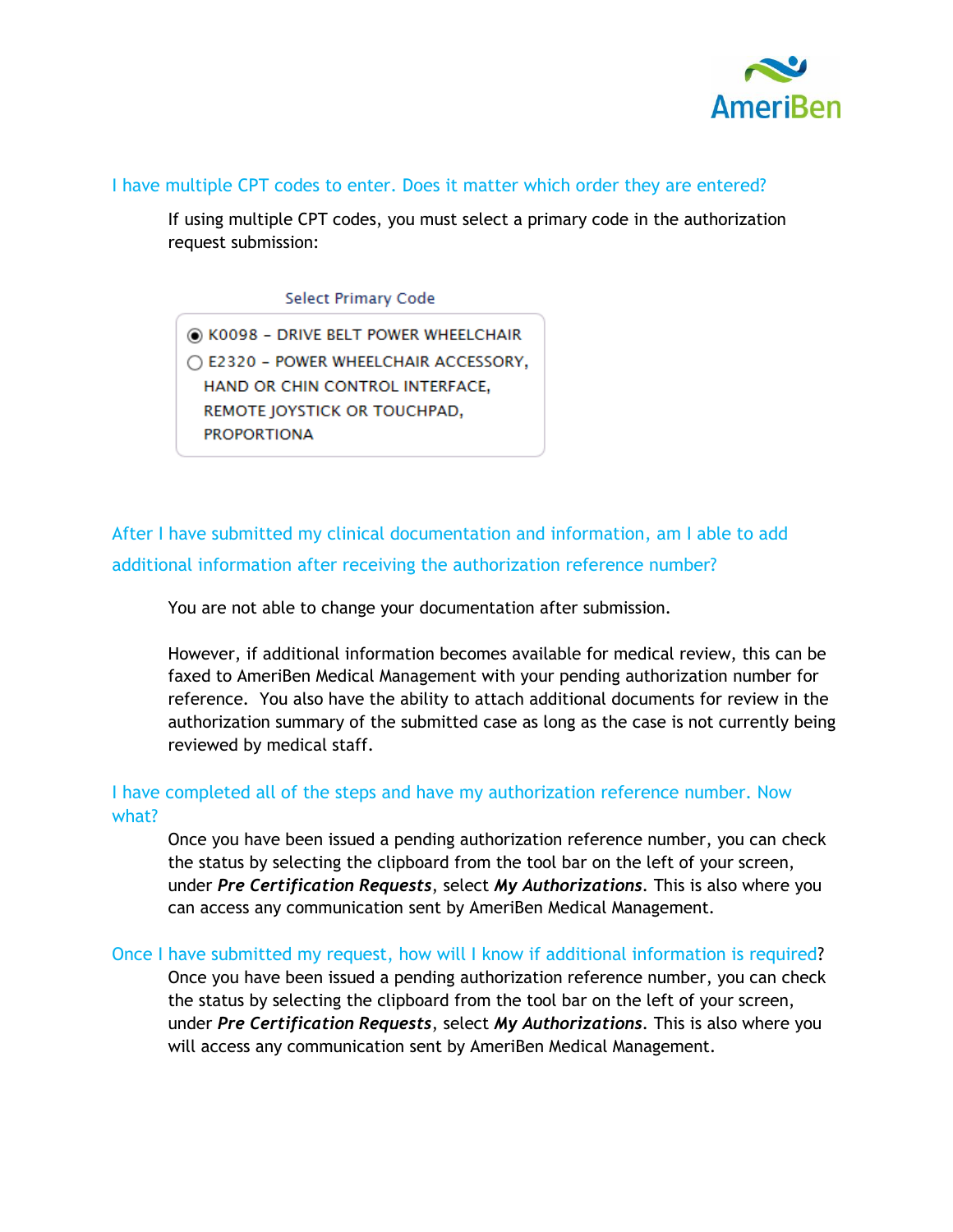

# What do the Status options mean?

| <b>Status</b>                   | <b>Definitions</b>                                                                                            |
|---------------------------------|---------------------------------------------------------------------------------------------------------------|
| (IRO) Ext Review Evaluation     | Independent Review Organization/External Review<br>being evaluated for initial processing by Appeals<br>Team. |
| (IRO) Ext Review In Process     | Documents being prepared for Independent Review<br>Organization/External Review                               |
| (IRO) Ext Review MD             | Documents sent to Independent Review<br>Organization/External Review                                          |
| (IRO) Ext Review Rec'd          | Request received to initiate Independent Review<br>Organization/External Review                               |
| (IRO) Ext Review Upheld         | Independent Review Organization/External Reviewer<br><b>Upheld Decision</b>                                   |
| Appeal 1 - In Process           | Medical Review in process for 1st level Appeal                                                                |
| Appeal 1 - Request Received     | Request/Clinical received for first level appeal                                                              |
| Appeal 1 Review in Process      | Medical Review in process for 1st level Appeal                                                                |
| Appeal 2 - Request Received     | Request/Clinical received for second level appeal                                                             |
| Appeal 2 - In Process           | Medical Review in process for 2nd level Appeal                                                                |
| <b>Appeal Evaluation</b>        | Appeal being evaluated for processing by Appeals Team                                                         |
| <b>Appeal Evaluation 1</b>      | Appeal 1 being evaluated for processing by Appeals Team                                                       |
| <b>Appeal Evaluation 2</b>      | Appeal 2 being evaluated for processing by Appeals Team                                                       |
| Appeal Process Complete/Closed  | Appeal process complete                                                                                       |
| Appeal Upheld                   | Initial determination was appealed and Upheld on appeal                                                       |
| Approved                        | Request has been certified as medically necessary                                                             |
| Auth Not Required               | Request did not require precertification                                                                      |
| <b>BH Services Approved</b>     | Outpatient Behavioral Health services request has been<br>certified as medically necessary                    |
| <b>Claims Process Completed</b> | Claims review is complete                                                                                     |
| <b>Clinical Received</b>        | Clinical documents received                                                                                   |
| <b>Completed and Closed</b>     | All work is completed and case is closed                                                                      |
| <b>Concurrent Review</b>        | Review in process for additional inpatient days                                                               |
| <b>Cost Savings</b>             | <b>Managed Savings</b>                                                                                        |
| Date of Service Change          | Date of service extended or changed upon request                                                              |
| Denied                          | Requested services not found medically necessary                                                              |
| <b>DENIED - Exclusion</b>       | Requested Services determined to be a plan exclusion                                                          |
| Denied-EXP/INV                  | Requested services determined to be experimental<br>and/or investigational                                    |
| GAP_Review Approved             | Out of network facility/provider approval                                                                     |
| <b>GAP_Review Denied</b>        | Out of network facility/provider denial                                                                       |
| <b>GAP_Review in Process</b>    | Review for out of network facility/provider                                                                   |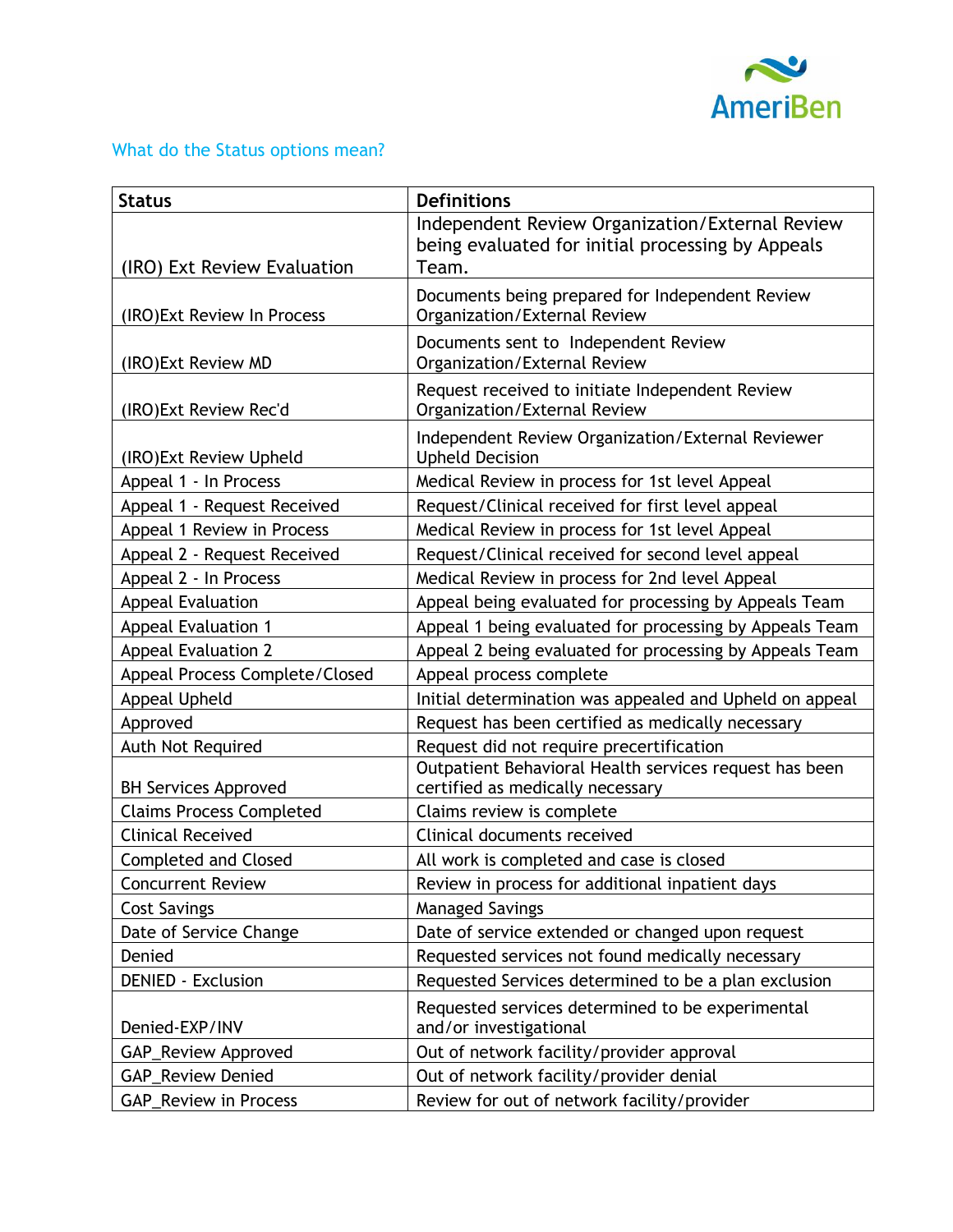

| In Process                  | Request ready for review by medical staff                                                                                |
|-----------------------------|--------------------------------------------------------------------------------------------------------------------------|
|                             | Request is lacking required information to initiate                                                                      |
| Incomplete                  | precertification                                                                                                         |
|                             |                                                                                                                          |
| <b>Intake Review</b>        | Internal use only                                                                                                        |
| IP Days Approved            | Inpatient days approved during a concurrent stay.                                                                        |
| Lack of Information         | Request is lacking required information to complete<br>precertification                                                  |
| <b>LOI Letter</b>           | Lack of information letter is pending                                                                                    |
| LOI - Completed and Closed  | Lack of information letter has been sent to requesting<br>provider or facility                                           |
| <b>Make Status Decision</b> | Internal use only (Internal user needs to set a status)                                                                  |
| <b>MCMC In Process</b>      | Review in process with medical reviewer                                                                                  |
| Modified                    | Modified                                                                                                                 |
| New Auth Request            | New precertification request received                                                                                    |
| OP Services Approved        | Outpatient services request has been certified as<br>medically necessary                                                 |
| <b>Partial Denial</b>       | Split decision of requested services with some services<br>approved and some denied on the same certification<br>request |
| Pended                      | Waiting for review                                                                                                       |
| PFC_Request 1               | Pending for Clinical-First Request to obtain necessary<br>clinical documentation for medical review                      |
| PFC_Request 2               | Pending for Clinical- Second Request to obtain necessary<br>clinical documentation for medical review                    |
| PFC_Request 3/Read LOI      | Pending for Clinical- 3 <sup>rd</sup> and Final request / Lack of<br>Information disclaimer read                         |
| <b>PHC</b>                  | Initial referral for Post Hospital Call follow up                                                                        |
| PHC<br>Request 1            | Post Hospital Call follow up-1st Call                                                                                    |
| <b>PHC</b><br>Request 2     | Post hospital Call follow up-2nd Call                                                                                    |
| Refer to CM                 | Member has been referred for Case Management Services                                                                    |
| Refer to DM                 | Member has been referred for Disease Management<br><b>Services</b>                                                       |
| Re-Open                     | Case has been reopened per request                                                                                       |
| <b>Review in Process</b>    | In medical review                                                                                                        |
| Routed From MCMC            | Medical reviewer sending back the determination                                                                          |
| Routed To MCMC              | Requested services sent for Medical review for initial<br>precertification review or for an appeal determination         |
| Routed From MD Reviewer     | Medical advisor sending back the determination or<br>request for additional information                                  |